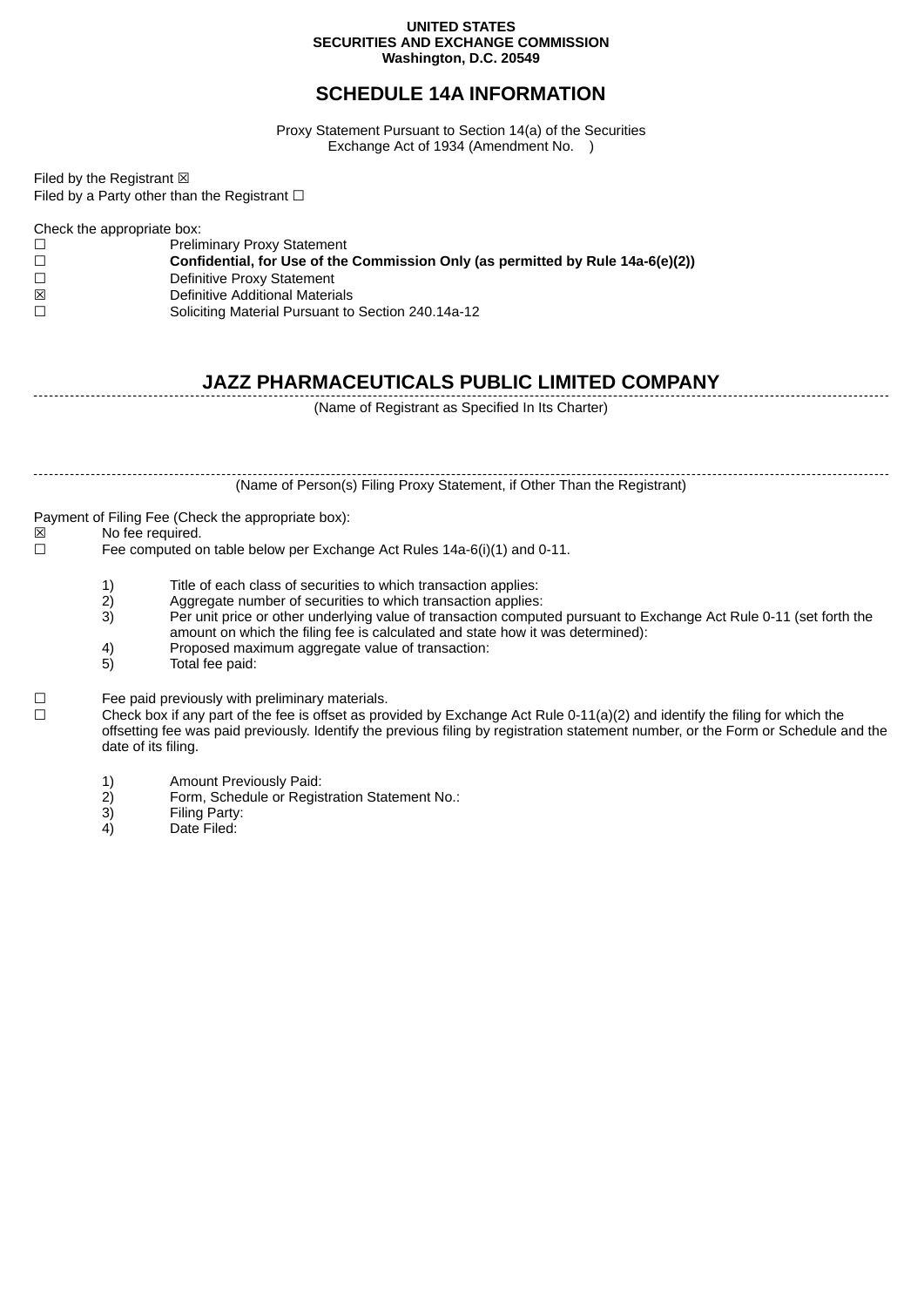# Your **Vote** Counts!

#### **JAZZ PHARMACEUTICALS PLC**

2021 Annual General Meeting Vote by July 28, 2021 11:59 PM ET



JAZZ PHARMACEUTICALS PLC FIFTH FLOOR, WATERLOO EXCHANGE WATERLOO ROAD, DURLIN 4, IRELAND ATTN: COMPANY SECRETARY

#### D55205-P55889

#### You invested in JAZZ PHARMACEUTICALS PLC and it's time to vote!

You have the right to vote on proposals being presented at the Annual General Meeting. **THIS IS AN IMPORTANT NOTICE REGARDING THE AVAILABILITY OF PROXY MATERIAL FOR THE SHAREHOLDER MEETING TO BE HELD ON JULY 29, 2021.**

#### Get informed before you vote

View the proxy statement, annual report and Irish statutory financial statements online at www.ProxyVote.com OR you can receive a free paper or email copy of the material(s) by requesting prior to July 15, 2021. If you would like to request a copy of the material(s) for this and/or future shareholder meetings, you may (1) visit www.ProxyVote.com, (2) call 1-800-579-1639 or (3) send an email to sendmaterial@proxyvote.com. If sending an email, please include your control number (indicated below) in the subject line. Unless requested, you will not otherwise receive a paper or email copy.



\*Please check the meeting materials for any special requirements for meeting attendance. At the meeting, you will need to request a ballot to vote these shares.